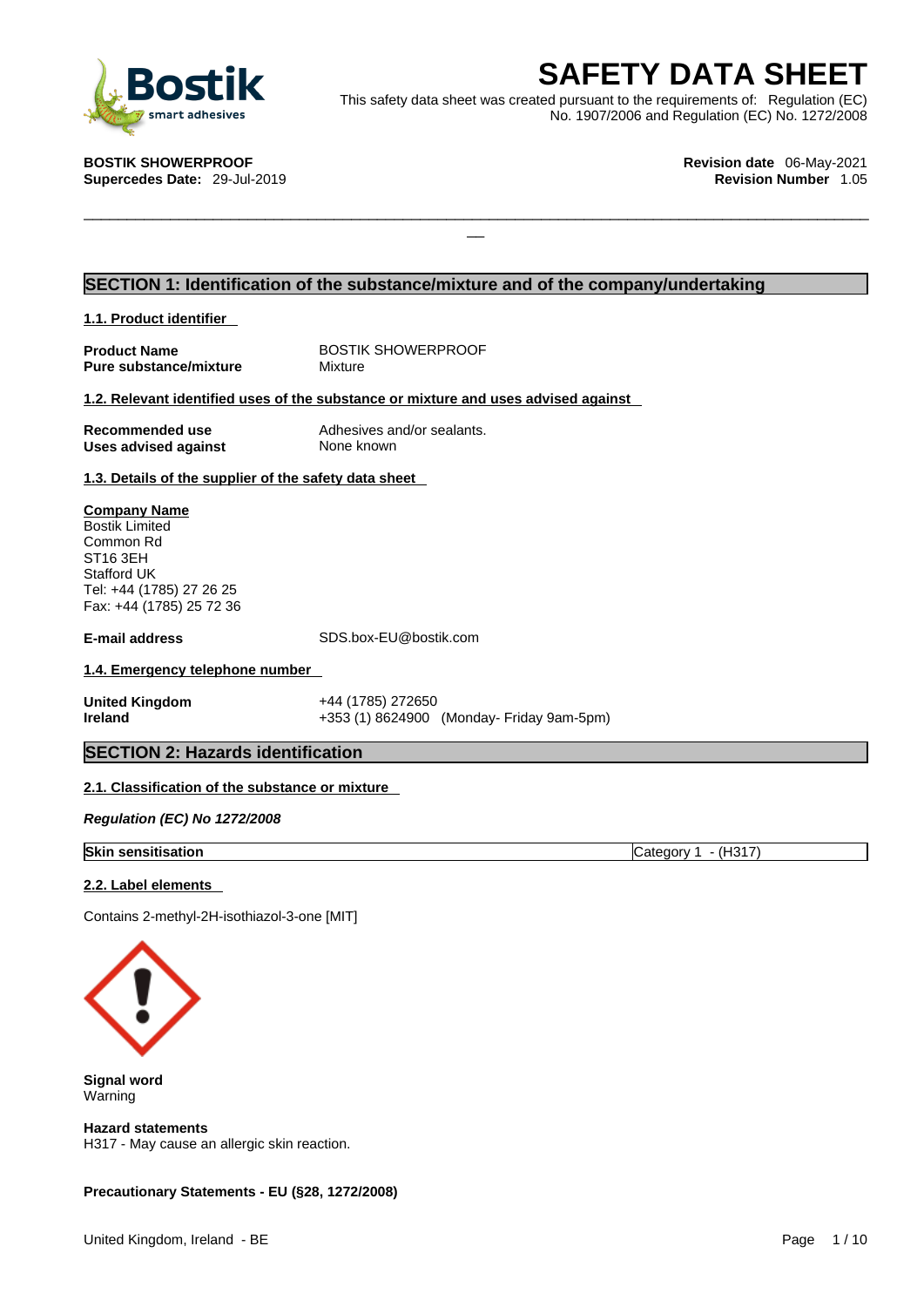\_\_\_\_\_\_\_\_\_\_\_\_\_\_\_\_\_\_\_\_\_\_\_\_\_\_\_\_\_\_\_\_\_\_\_\_\_\_\_\_\_\_\_\_\_\_\_\_\_\_\_\_\_\_\_\_\_\_\_\_\_\_\_\_\_\_\_\_\_\_\_\_\_\_\_\_\_\_\_\_\_\_\_\_\_\_\_\_\_\_\_

**BOSTIK SHOWERPROOF Revision date** 06-May-2021<br> **Supercedes Date:** 29-Jul-2019<br> **Bostian Number** 1.05<br> **Bostian Number** 1.05 **Supercedes Date:** 29-Jul-2019 **Revision Number** 1.05

P101 - If medical advice is needed, have product container or label at hand

P102 - Keep out of reach of children

P261 - Avoid breathing vapours

P280 - Wear protective gloves and eye/face protection

P302 + P352 - IF ON SKIN: Wash with plenty of water and soap

P501 - Dispose of contents/ container to an approved waste disposal plant

## **2.3. Other hazards**

No information available.

## **PBT & vPvB**

This mixture contains no substance considered to be persistent, bioaccumulating or toxic (PBT). This mixture contains no substance considered to be very persistent nor very bioaccumulating (vPvB).

# **SECTION 3: Composition/information on ingredients**

## **3.1 Substances**

Not applicable

# **3.2 Mixtures**

| <b>Chemical name</b>                   | <b>EC No</b> | <b>CAS No</b> | Weight-%        | <b>Classification</b><br>according to                                                                                                                                                                             | <b>Specific</b><br>concentration limit | <b>REACH</b><br>registration  |
|----------------------------------------|--------------|---------------|-----------------|-------------------------------------------------------------------------------------------------------------------------------------------------------------------------------------------------------------------|----------------------------------------|-------------------------------|
|                                        |              |               |                 | <b>Regulation (EC)</b>                                                                                                                                                                                            | (SCL)                                  | number                        |
|                                        |              |               |                 | No. 1272/2008                                                                                                                                                                                                     |                                        |                               |
| 2-methyl-2H-isothiazol-3<br>-one [MIT] | 220-239-6    | 2682-20-4     | $0.0015 - 0.01$ | [CLP]<br>Skin Corr. 1B<br>(H314)<br>Eye Dam. 1<br>(H318)<br>Skin Sens. 1A<br>(H317)<br>Acute Tox. 3<br>(H301)<br>Acute Tox, 3<br>(H311)<br>Acute Tox. 2<br>(H330)<br>Aquatic Acute 1<br>(H400)<br>Aquatic Chronic | Skin Sens. 1::<br>$C = 0.0015%$        | 01-2120764690-<br>$50 -$ xxxx |
|                                        |              |               |                 | 1 (H410)<br>(M Factor Acute                                                                                                                                                                                       |                                        |                               |
|                                        |              |               |                 | $=10$                                                                                                                                                                                                             |                                        |                               |

## **Full text of H- and EUH-phrases: see section 16**

This product does not contain candidate substances of very high concern at a concentration >=0.1% (Regulation (EC) No. 1907/2006 (REACH), Article 59)

# **SECTION 4: First aid measures**

# **4.1. Description of first aid measures**

**General advice** Show this safety data sheet to the doctor in attendance.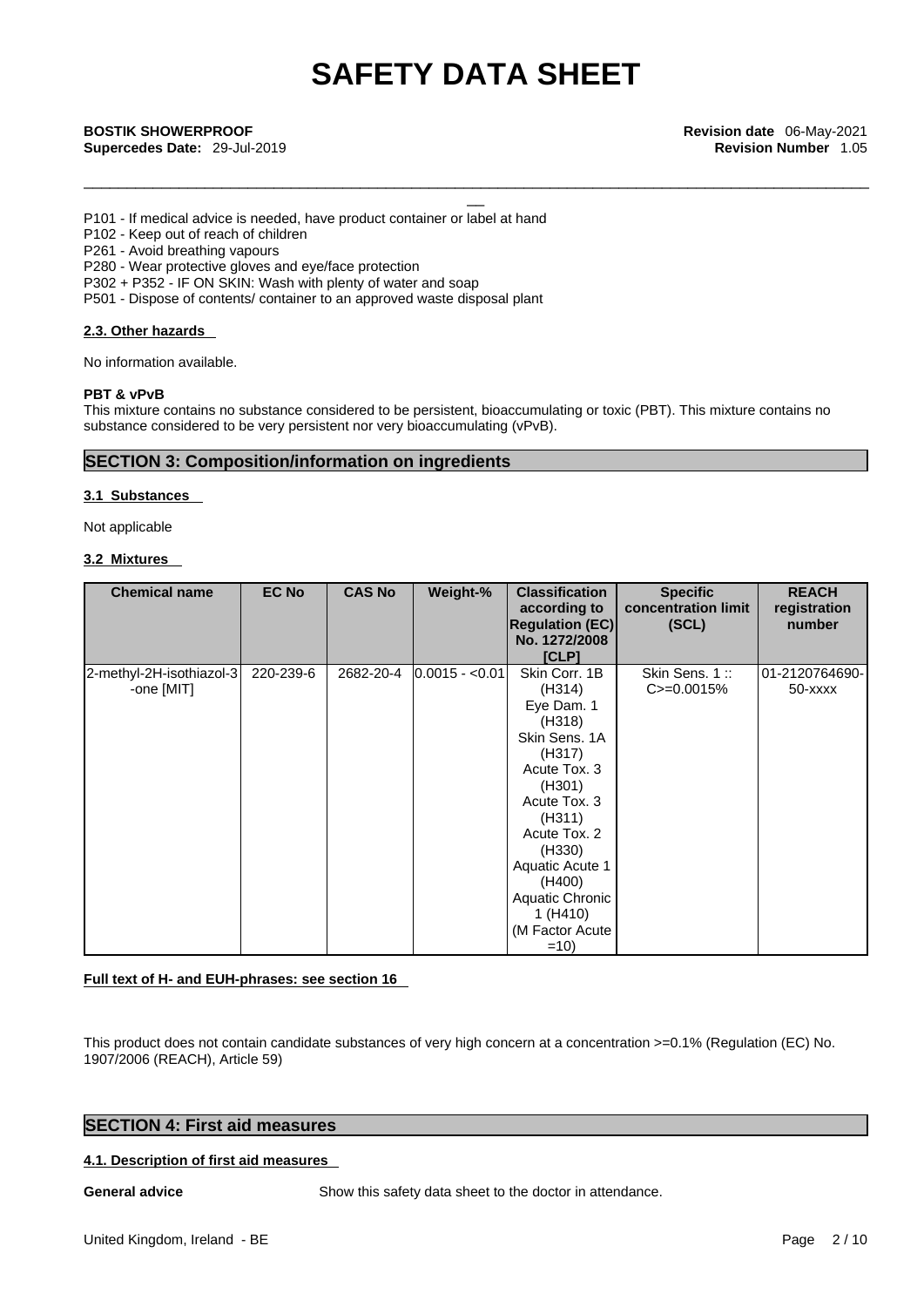\_\_\_\_\_\_\_\_\_\_\_\_\_\_\_\_\_\_\_\_\_\_\_\_\_\_\_\_\_\_\_\_\_\_\_\_\_\_\_\_\_\_\_\_\_\_\_\_\_\_\_\_\_\_\_\_\_\_\_\_\_\_\_\_\_\_\_\_\_\_\_\_\_\_\_\_\_\_\_\_\_\_\_\_\_\_\_\_\_\_\_

| <b>Inhalation</b>                                                 | Remove to fresh air. IF exposed or concerned: Get medical advice/attention.                                                                                                                                    |  |  |  |  |
|-------------------------------------------------------------------|----------------------------------------------------------------------------------------------------------------------------------------------------------------------------------------------------------------|--|--|--|--|
| Eye contact                                                       | Rinse thoroughly with plenty of water for at least 15 minutes, lifting lower and upper<br>eyelids. Consult a doctor.                                                                                           |  |  |  |  |
| <b>Skin contact</b>                                               | Wash with soap and water. May cause an allergic skin reaction. In the case of skin<br>irritation or allergic reactions see a doctor.                                                                           |  |  |  |  |
| Ingestion                                                         | Clean mouth with water. Do NOT induce vomiting. Drink 1 or 2 glasses of water. Never<br>give anything by mouth to an unconscious person.                                                                       |  |  |  |  |
| 4.2. Most important symptoms and effects, both acute and delayed  |                                                                                                                                                                                                                |  |  |  |  |
| <b>Symptoms</b>                                                   | Itching. Rashes. Hives.                                                                                                                                                                                        |  |  |  |  |
|                                                                   | 4.3. Indication of any immediate medical attention and special treatment needed                                                                                                                                |  |  |  |  |
| <b>Note to doctors</b>                                            | May cause sensitisation in susceptible persons. Treat symptomatically.                                                                                                                                         |  |  |  |  |
| <b>SECTION 5: Firefighting measures</b>                           |                                                                                                                                                                                                                |  |  |  |  |
| 5.1. Extinguishing media                                          |                                                                                                                                                                                                                |  |  |  |  |
| <b>Suitable Extinguishing Media</b>                               | Use extinguishing measures that are appropriate to local circumstances and the<br>surrounding environment.                                                                                                     |  |  |  |  |
| Unsuitable extinguishing media                                    | No information available.                                                                                                                                                                                      |  |  |  |  |
| 5.2. Special hazards arising from the substance or mixture        |                                                                                                                                                                                                                |  |  |  |  |
| chemical                                                          | Specific hazards arising from the Product is or contains a sensitiser. May cause sensitisation by skin contact.                                                                                                |  |  |  |  |
| <b>Hazardous combustion products</b>                              | Carbon dioxide (CO2). Sulphur oxides.                                                                                                                                                                          |  |  |  |  |
| 5.3. Advice for firefighters                                      |                                                                                                                                                                                                                |  |  |  |  |
| Special protective equipment and<br>precautions for fire-fighters | Firefighters should wear self-contained breathing apparatus and full firefighting turnout<br>gear. Use personal protection equipment.                                                                          |  |  |  |  |
| <b>SECTION 6: Accidental release measures</b>                     |                                                                                                                                                                                                                |  |  |  |  |
|                                                                   | 6.1. Personal precautions, protective equipment and emergency procedures                                                                                                                                       |  |  |  |  |
| <b>Personal precautions</b>                                       | Avoid contact with skin, eyes or clothing. Ensure adequate ventilation. Use personal<br>protective equipment as required. Evacuate personnel to safe areas. Keep people away<br>from and upwind of spill/leak. |  |  |  |  |
| For emergency responders                                          | Use personal protection recommended in Section 8.                                                                                                                                                              |  |  |  |  |
| 6.2. Environmental precautions                                    |                                                                                                                                                                                                                |  |  |  |  |
| <b>Environmental precautions</b>                                  | See Section 12 for additional Ecological Information.                                                                                                                                                          |  |  |  |  |
| 6.3. Methods and material for containment and cleaning up         |                                                                                                                                                                                                                |  |  |  |  |
| <b>Methods for containment</b>                                    | Prevent further leakage or spillage if safe to do so.                                                                                                                                                          |  |  |  |  |
| Methods for cleaning up                                           | Take up mechanically, placing in appropriate containers for disposal.                                                                                                                                          |  |  |  |  |
|                                                                   |                                                                                                                                                                                                                |  |  |  |  |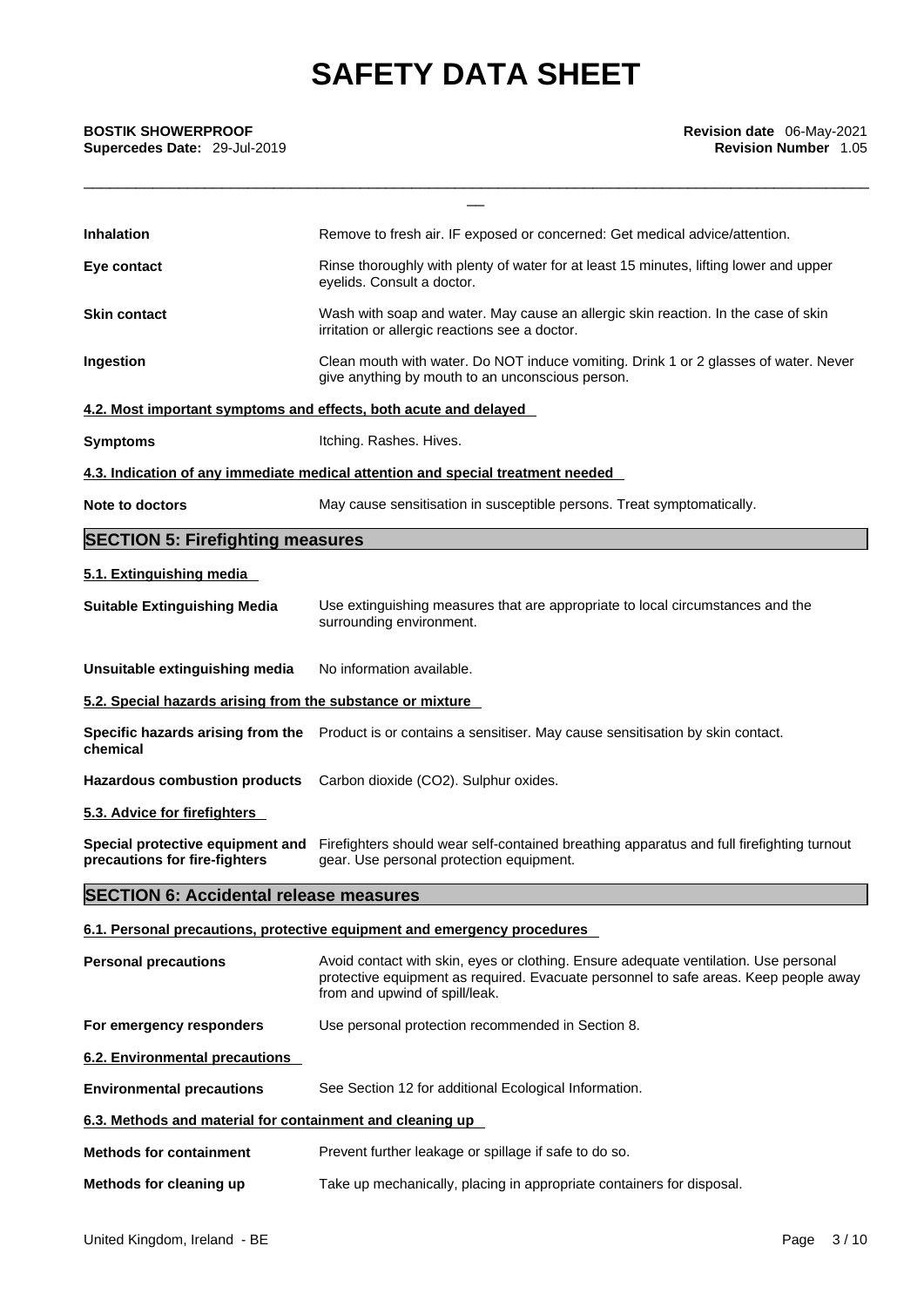\_\_\_\_\_\_\_\_\_\_\_\_\_\_\_\_\_\_\_\_\_\_\_\_\_\_\_\_\_\_\_\_\_\_\_\_\_\_\_\_\_\_\_\_\_\_\_\_\_\_\_\_\_\_\_\_\_\_\_\_\_\_\_\_\_\_\_\_\_\_\_\_\_\_\_\_\_\_\_\_\_\_\_\_\_\_\_\_\_\_\_

|                                                                   | Prevention of secondary hazards Clean contaminated objects and areas thoroughly observing environmental regulations.                                                                                                                                                                                                                           |
|-------------------------------------------------------------------|------------------------------------------------------------------------------------------------------------------------------------------------------------------------------------------------------------------------------------------------------------------------------------------------------------------------------------------------|
| 6.4. Reference to other sections                                  |                                                                                                                                                                                                                                                                                                                                                |
| <b>Reference to other sections</b>                                | See section 8 for more information. See section 13 for more information.                                                                                                                                                                                                                                                                       |
| <b>SECTION 7: Handling and storage</b>                            |                                                                                                                                                                                                                                                                                                                                                |
| 7.1. Precautions for safe handling                                |                                                                                                                                                                                                                                                                                                                                                |
| Advice on safe handling                                           | Handle in accordance with good industrial hygiene and safety practice. Avoid contact<br>with skin, eyes or clothing. Ensure adequate ventilation. In case of insufficient ventilation,<br>wear suitable respiratory equipment. Do not eat, drink or smoke when using this product.<br>Take off contaminated clothing and wash it before reuse. |
| <b>General hygiene considerations</b>                             | Handle in accordance with good industrial hygiene and safety practice.                                                                                                                                                                                                                                                                         |
| 7.2. Conditions for safe storage, including any incompatibilities |                                                                                                                                                                                                                                                                                                                                                |
| <b>Storage Conditions</b>                                         | Keep containers tightly closed in a dry, cool and well-ventilated place. Store locked up.<br>Keep out of the reach of children.                                                                                                                                                                                                                |
| 7.3. Specific end use(s)                                          |                                                                                                                                                                                                                                                                                                                                                |
| Specific use(s)<br>Adhesives and/or sealants.                     |                                                                                                                                                                                                                                                                                                                                                |
| <b>Identified uses</b>                                            |                                                                                                                                                                                                                                                                                                                                                |
|                                                                   | Risk Management Methods (RMM) The information required is contained in this Safety Data Sheet.                                                                                                                                                                                                                                                 |
| <b>Other information</b>                                          | Observe technical data sheet.                                                                                                                                                                                                                                                                                                                  |
| <b>SECTION 8: Exposure controls/personal protection</b>           |                                                                                                                                                                                                                                                                                                                                                |

# **8.1. Control parameters**

# **Exposure Limits**

| <b>Chemical name</b> | <b>European Union</b> | Ireland                  | United Kinadom |
|----------------------|-----------------------|--------------------------|----------------|
| Calcium sulfate      |                       | TWA: $10 \text{ mg/m}^3$ |                |
| 7778-18-9            |                       | STEL<br>ാറ<br>) ma/mª    |                |

**Derived No Effect Level (DNEL)** No information available

| <b>Predicted No Effect Concentration</b> No information available.<br>(PNEC) |                                                                             |
|------------------------------------------------------------------------------|-----------------------------------------------------------------------------|
| 8.2. Exposure controls                                                       |                                                                             |
| <b>Engineering controls</b>                                                  | Ensure adequate ventilation, especially in confined areas.                  |
| Personal protective equipment<br>Euglicae protection                         | Wear oatety alongon with aide abjalde (er gogales). Avoid contact with over |

| <b>Eye/face protection</b>    | Wear safety glasses with side shields (or goggles). Avoid contact with eyes.               |
|-------------------------------|--------------------------------------------------------------------------------------------|
| <b>Hand protection</b>        | Wear protective gloves. Gloves must conform to standard EN 374. Ensure that the            |
|                               | breakthrough time of the glove material is not exceeded. Refer to glove supplier for       |
|                               | information on breakthrough time for specific gloves.                                      |
| Skin and body protection      | Wear protective gloves and protective clothing. Avoid contact with skin, eyes or clothing. |
| <b>Respiratory protection</b> | During spraying wear suitable respiratory equipment.                                       |
|                               |                                                                                            |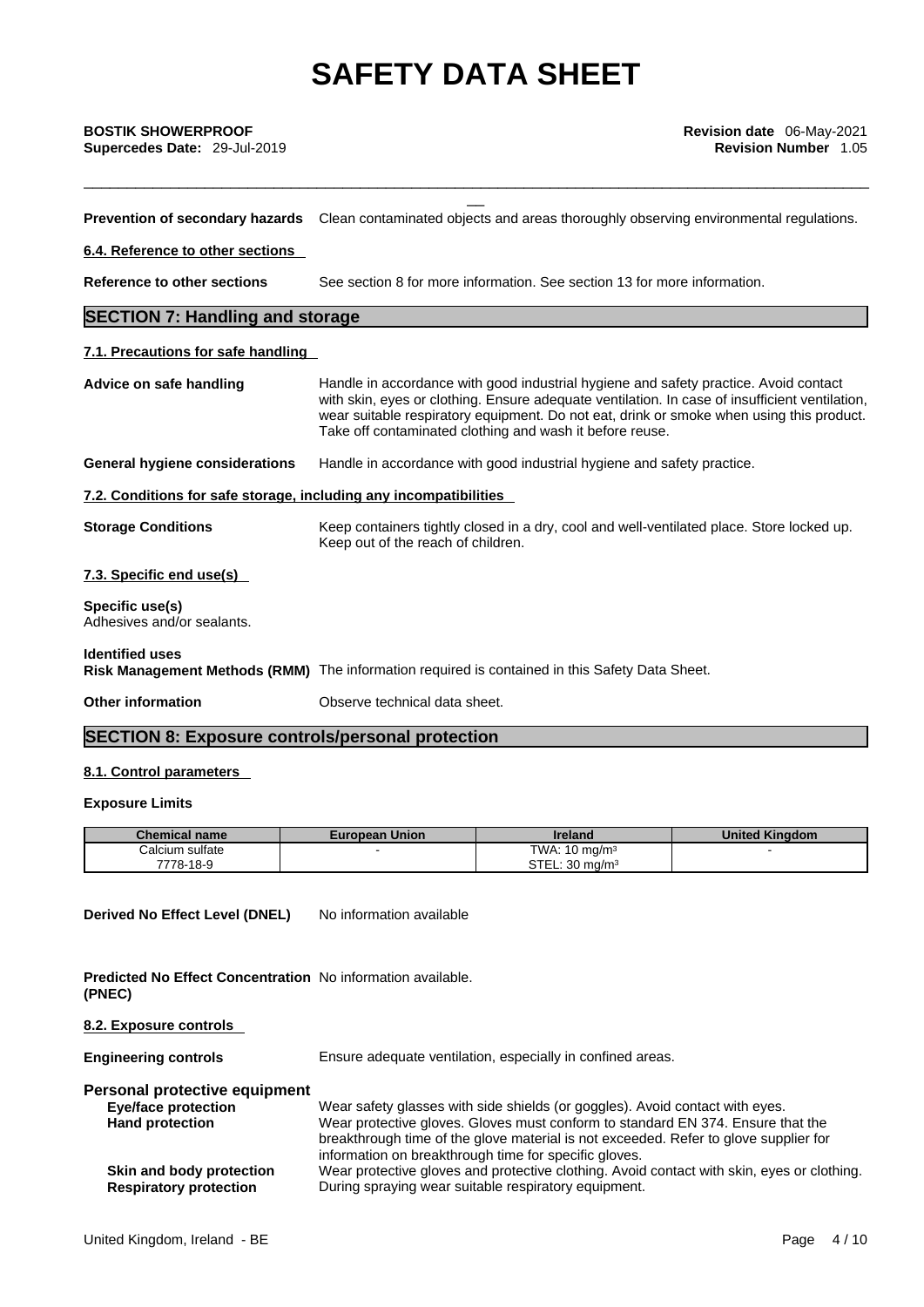\_\_\_\_\_\_\_\_\_\_\_\_\_\_\_\_\_\_\_\_\_\_\_\_\_\_\_\_\_\_\_\_\_\_\_\_\_\_\_\_\_\_\_\_\_\_\_\_\_\_\_\_\_\_\_\_\_\_\_\_\_\_\_\_\_\_\_\_\_\_\_\_\_\_\_\_\_\_\_\_\_\_\_\_\_\_\_\_\_\_\_

**Environmental exposure controls** No information available.

# **SECTION 9: Physical and chemical properties**

# **9.1. Information on basic physical and chemical properties**

| <b>Physical state</b><br>Appearance               | Liquid<br>Liquid            |                  |
|---------------------------------------------------|-----------------------------|------------------|
| Colour                                            | White                       |                  |
| Odour                                             | Characteristic              |                  |
| <b>Odour threshold</b>                            | No information available    |                  |
|                                                   |                             |                  |
| <b>Property</b>                                   | <b>Values</b>               | Remarks • Method |
| рH                                                | No data available           |                  |
| pH (as aqueous solution)                          | No data available           |                  |
| Melting point / freezing point                    | No data available           |                  |
| Initial boiling point and boiling                 | No data available           |                  |
| range                                             |                             |                  |
| <b>Flash point</b>                                | No data available           |                  |
| <b>Evaporation rate</b>                           | No data available           |                  |
| <b>Flammability</b>                               | Not applicable for liquids. |                  |
| <b>Flammability Limit in Air</b>                  |                             |                  |
| Upper flammability or explosive No data available |                             |                  |
| limits                                            |                             |                  |
| Lower flammability or explosive No data available |                             |                  |
| limits                                            |                             |                  |
| Vapour pressure                                   | No data available           |                  |
| <b>Relative vapour density</b>                    | No data available           |                  |
| <b>Relative density</b>                           | No data available           |                  |
| <b>Water solubility</b>                           | No data available           |                  |
| Solubility(ies)                                   | No data available           |                  |
| <b>Partition coefficient</b>                      | No data available           |                  |
| <b>Autoignition temperature</b>                   | No data available           |                  |
| <b>Decomposition temperature</b>                  | No data available           |                  |
| <b>Kinematic viscosity</b>                        | No data available           |                  |
| <b>Dynamic viscosity</b>                          | No data available           |                  |
| <b>Explosive properties</b>                       | No data available           |                  |
| <b>Oxidising properties</b>                       | No data available           |                  |
|                                                   |                             |                  |
| 9.2. Other information                            |                             |                  |
| Solid content (%)                                 | No information available    |                  |
| <b>VOC Content (%)</b>                            |                             |                  |
| <b>Liquid Density</b>                             | No data available           |                  |

# **SECTION 10: Stability and reactivity**

| 10.1. Reactivity                          |                                 |
|-------------------------------------------|---------------------------------|
| <b>Reactivity</b>                         | No information available.       |
| 10.2. Chemical stability                  |                                 |
| <b>Stability</b>                          | Stable under normal conditions. |
| <b>Explosion data</b>                     |                                 |
| Sensitivity to mechanical                 | None.                           |
| impact<br>Sensitivity to static discharge | None.                           |
|                                           |                                 |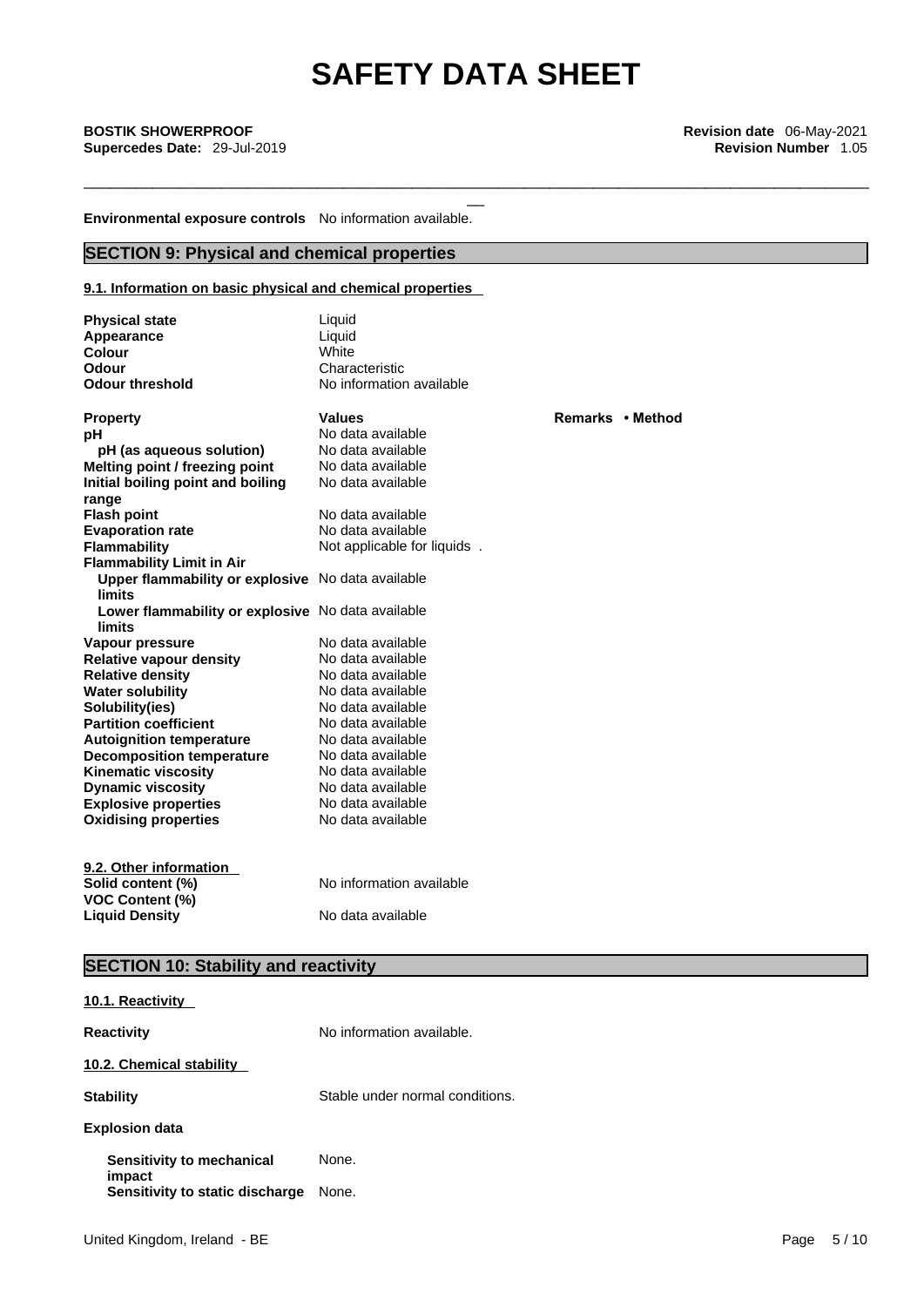\_\_\_\_\_\_\_\_\_\_\_\_\_\_\_\_\_\_\_\_\_\_\_\_\_\_\_\_\_\_\_\_\_\_\_\_\_\_\_\_\_\_\_\_\_\_\_\_\_\_\_\_\_\_\_\_\_\_\_\_\_\_\_\_\_\_\_\_\_\_\_\_\_\_\_\_\_\_\_\_\_\_\_\_\_\_\_\_\_\_\_

| 10.3. Possibility of hazardous reactions                                               |                                                                                                                                                                                                                                   |
|----------------------------------------------------------------------------------------|-----------------------------------------------------------------------------------------------------------------------------------------------------------------------------------------------------------------------------------|
| Possibility of hazardous reactions None under normal processing.                       |                                                                                                                                                                                                                                   |
| 10.4. Conditions to avoid                                                              |                                                                                                                                                                                                                                   |
| <b>Conditions to avoid</b>                                                             | None known based on information supplied.                                                                                                                                                                                         |
| 10.5. Incompatible materials                                                           |                                                                                                                                                                                                                                   |
| Incompatible materials                                                                 | None known based on information supplied.                                                                                                                                                                                         |
| 10.6. Hazardous decomposition products                                                 |                                                                                                                                                                                                                                   |
| <b>Hazardous decomposition</b><br>products                                             | Carbon monoxide. Carbon dioxide (CO2). Hydrocarbons.                                                                                                                                                                              |
| <b>SECTION 11: Toxicological information</b>                                           |                                                                                                                                                                                                                                   |
| 11.1. Information on toxicological effects<br>Information on likely routes of exposure |                                                                                                                                                                                                                                   |
| <b>Product Information</b>                                                             |                                                                                                                                                                                                                                   |
| <b>Inhalation</b>                                                                      | Based on available data, the classification criteria are not met.                                                                                                                                                                 |
| Eye contact                                                                            | Based on available data, the classification criteria are not met.                                                                                                                                                                 |
| Skin contact                                                                           | May cause sensitisation by skin contact. Specific test data for the substance or mixture<br>is not available. Repeated or prolonged skin contact may cause allergic reactions with<br>susceptible persons. (based on components). |
| Ingestion                                                                              | Based on available data, the classification criteria are not met.                                                                                                                                                                 |
|                                                                                        | Symptoms related to the physical, chemical and toxicological characteristics                                                                                                                                                      |
| <b>Symptoms</b>                                                                        | Itching. Rashes. Hives.                                                                                                                                                                                                           |
| <b>Numerical measures of toxicity</b>                                                  |                                                                                                                                                                                                                                   |

# **Acute toxicity The following values are calculated based on chapter 3.1 of the GHS document**

## **Component Information**

| Chemical name                                      | Oral LD50                           | Dermal LD50              | Inhalation LC50           |
|----------------------------------------------------|-------------------------------------|--------------------------|---------------------------|
| 2-methyl-2H-isothiazol-3-one<br>[MIT]<br>2682-20-4 | LD50 = $285 \text{ mg/Kg}$ (Rattus) | LD50 >242 mg/Kg (Rattus) | $=0.11$ mg/L (Rattus) 4 h |

# **Delayed and immediate effects as well as chronic effects from short and long-term exposure**

**Skin corrosion/irritation** Based on available data, the classification criteria are not met.

**Serious eye damage/eye irritation** Based on available data, the classification criteria are not met.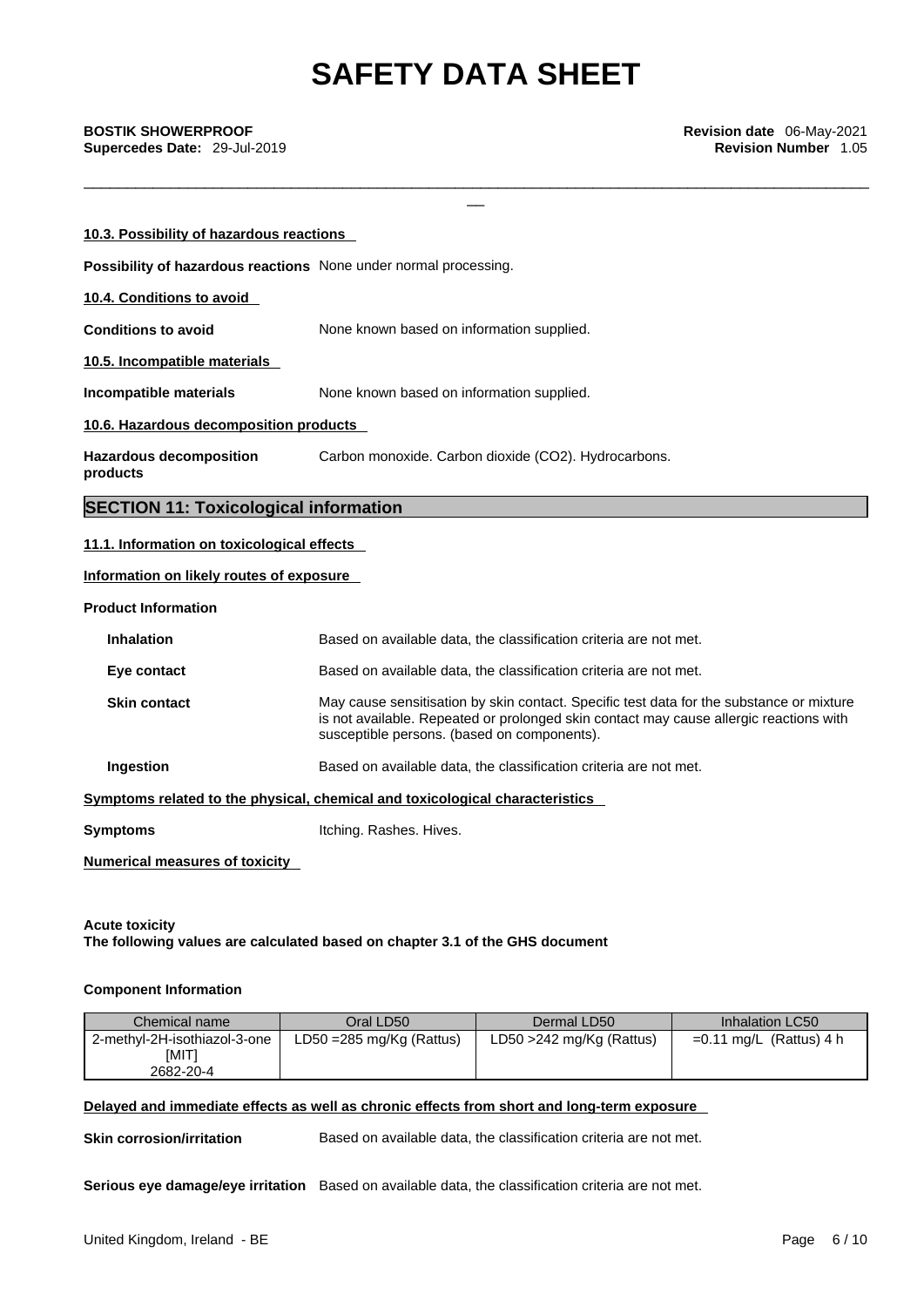\_\_\_\_\_\_\_\_\_\_\_\_\_\_\_\_\_\_\_\_\_\_\_\_\_\_\_\_\_\_\_\_\_\_\_\_\_\_\_\_\_\_\_\_\_\_\_\_\_\_\_\_\_\_\_\_\_\_\_\_\_\_\_\_\_\_\_\_\_\_\_\_\_\_\_\_\_\_\_\_\_\_\_\_\_\_\_\_\_\_\_

| <b>Respiratory or skin sensitisation</b> | May cause sensitisation by skin contact.                          |
|------------------------------------------|-------------------------------------------------------------------|
| Germ cell mutagenicity                   | Based on available data, the classification criteria are not met. |
| Carcinogenicity                          | Based on available data, the classification criteria are not met. |
| <b>Reproductive toxicity</b>             | Based on available data, the classification criteria are not met. |
| <b>STOT - single exposure</b>            | Based on available data, the classification criteria are not met. |
| <b>STOT - repeated exposure</b>          | Based on available data, the classification criteria are not met. |
| <b>Aspiration hazard</b>                 | Based on available data, the classification criteria are not met. |
| 11.2. Information on other hazards       |                                                                   |
| 11.2.1. Endocrine disrupting properties  |                                                                   |
| <b>Endocrine disrupting properties</b>   | No information available.                                         |

# **11.2.2. Other information**

**Other adverse effects** No information available.

# **SECTION 12: Ecological information**

# **12.1. Toxicity**

# **Ecotoxicity**

| Chemical name           | Algae/aquatic<br>plants       | Fish                | Toxicity to<br>microorganisms | Crustacea   | M-Factor | M-Factor<br>(long-term) |
|-------------------------|-------------------------------|---------------------|-------------------------------|-------------|----------|-------------------------|
| 2-methyl-2H-isothiazol- | EC50 (72hr)                   | EC50 (96hr)         |                               | EC50 (48hr) | 10       |                         |
| 3-one [MIT]             | $0.157 \text{ mg/l}$          | $5.71 \text{ mg/l}$ |                               | $1.68$ mg/l |          |                         |
| 2682-20-4               | (Pseudokirchner (Oncorhynchus |                     |                               | (Daphnia)   |          |                         |
|                         | iella                         | mykiss) OECD        |                               | (OECD 202)  |          |                         |
|                         | subcapitata)                  | 203                 |                               |             |          |                         |
|                         | (OECD 201)                    |                     |                               |             |          |                         |

# **12.2. Persistence and degradability**

**Persistence and degradability** No information available.

| <b>Component Information</b>                   |                      |                                  |                           |
|------------------------------------------------|----------------------|----------------------------------|---------------------------|
| 2-methyl-2H-isothiazol-3-one [MIT] (2682-20-4) |                      |                                  |                           |
| <b>Method</b>                                  | <b>Exposure time</b> | <b>Value</b>                     | <b>Results</b>            |
| OECD Test No. 308: Aerobic and                 |                      | Half-life                        | 1.28-2.1 days             |
| Anaerobic Transformation in                    |                      |                                  |                           |
| Aquatic Sediment Systems                       |                      |                                  |                           |
| OECD Test No. 309: Aerobic                     |                      | <b>Ibiodegradation Half-life</b> | Readily biodegradable 4.1 |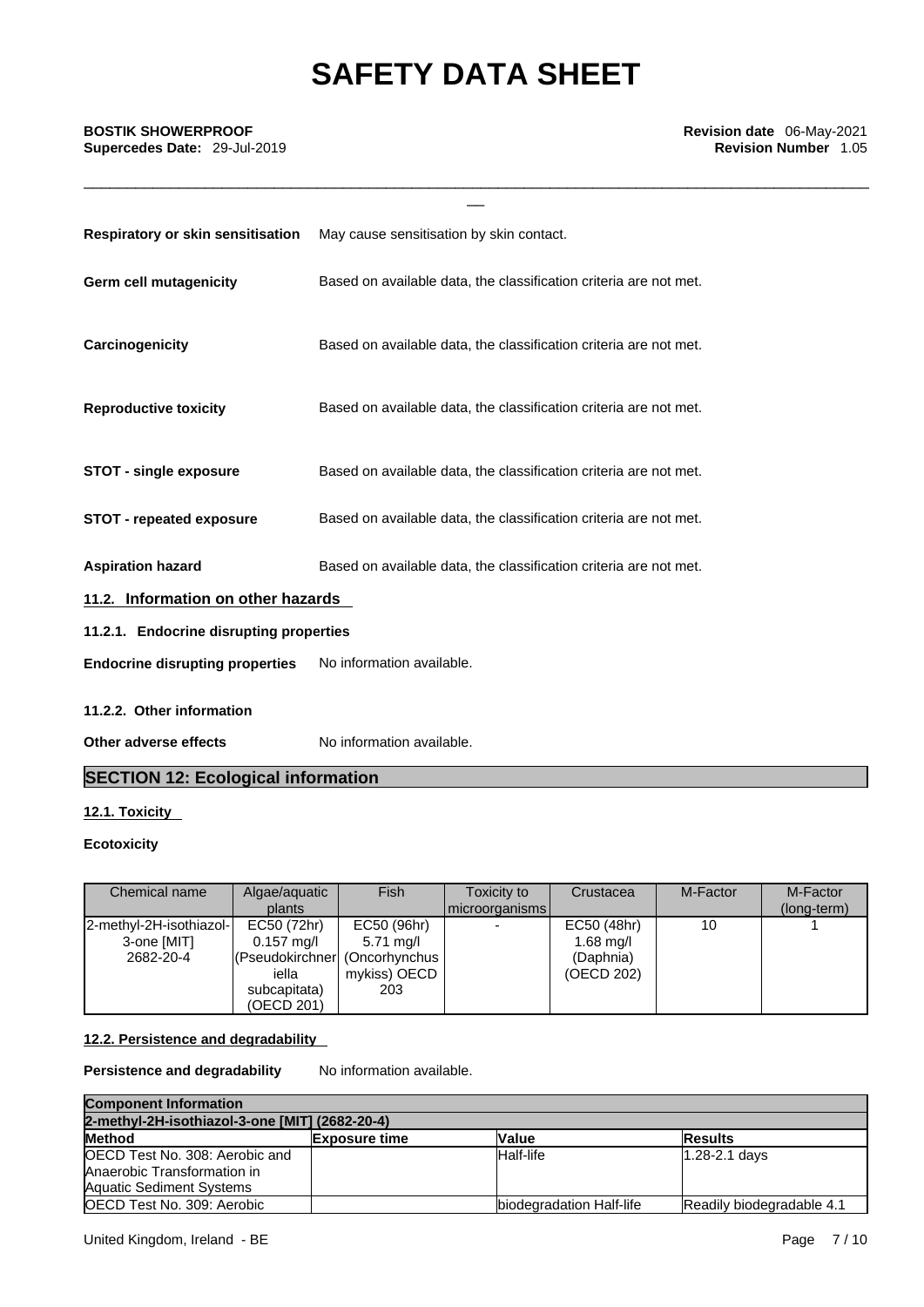| Mineralization<br>Water<br>surtace<br>ın      |  | davs |
|-----------------------------------------------|--|------|
| Simulation<br>est<br><b>Biodegrad</b><br>anor |  |      |

\_\_\_\_\_\_\_\_\_\_\_\_\_\_\_\_\_\_\_\_\_\_\_\_\_\_\_\_\_\_\_\_\_\_\_\_\_\_\_\_\_\_\_\_\_\_\_\_\_\_\_\_\_\_\_\_\_\_\_\_\_\_\_\_\_\_\_\_\_\_\_\_\_\_\_\_\_\_\_\_\_\_\_\_\_\_\_\_\_\_\_

# **12.3. Bioaccumulative potential**

**Bioaccumulation** There is no data for this product.

#### **Component Information**

| Chemical name                      | Partition coefficient | Bioconcentration factor (BCF) |
|------------------------------------|-----------------------|-------------------------------|
| 2-methyl-2H-isothiazol-3-one [MIT] | ـ ـ∪.ت                | 3.16                          |
| 2682-20-4                          |                       |                               |

# **12.4. Mobility in soil**

**Mobility in soil** No information available.

# **12.5. Results of PBT and vPvB assessment**

**PBT and vPvB assessment** The product does not contain any substance(s) classified as PBT or vPvB.

| Chemical name                      | PBT and vPvB assessment         |  |
|------------------------------------|---------------------------------|--|
| 2-methyl-2H-isothiazol-3-one [MIT] | The substance is not PBT / vPvB |  |
| 2682-20-4                          |                                 |  |

# **12.6. Other adverse effects**

**Other adverse effects** No information available.

# **SECTION 13: Disposal considerations**

## **13.1. Waste treatment methods**

| Waste from residues/unused<br>products | Dispose of in accordance with local regulations. Dispose of waste in accordance with<br>environmental legislation. |
|----------------------------------------|--------------------------------------------------------------------------------------------------------------------|
| Contaminated packaging                 | Do not reuse empty containers.                                                                                     |
| <b>Other information</b>               | Waste codes should be assigned by the user based on the application for which the<br>product was used.             |

# **SECTION 14: Transport information**

| Land transport (ADR/RID)                                                                                   |                                                 |
|------------------------------------------------------------------------------------------------------------|-------------------------------------------------|
| 14.1 UN number or ID number                                                                                | Not regulated                                   |
| 14.2 Proper Shipping Name                                                                                  | Not regulated                                   |
| 14.3 Transport hazard class(es)                                                                            | Not regulated                                   |
| 14.4 Packing group                                                                                         | Not regulated                                   |
| 14.5 Environmental hazards                                                                                 | Not applicable                                  |
| <b>14.6 Special Provisions</b>                                                                             | None                                            |
| <b>IMDG</b><br>14.1 UN number or ID number<br>14.2 Proper Shipping Name<br>14.3 Transport hazard class(es) | Not regulated<br>Not regulated<br>Not regulated |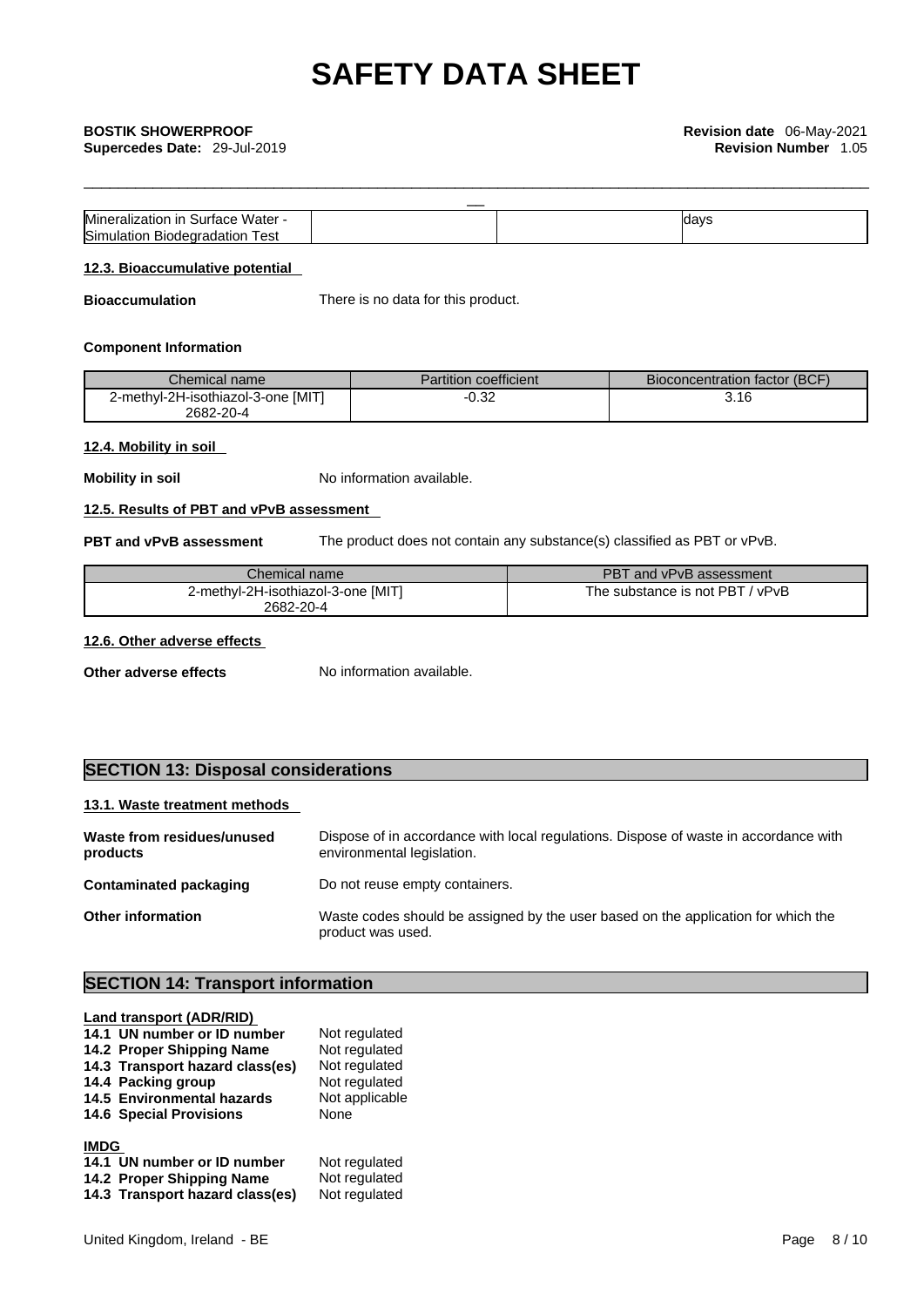\_\_\_\_\_\_\_\_\_\_\_\_\_\_\_\_\_\_\_\_\_\_\_\_\_\_\_\_\_\_\_\_\_\_\_\_\_\_\_\_\_\_\_\_\_\_\_\_\_\_\_\_\_\_\_\_\_\_\_\_\_\_\_\_\_\_\_\_\_\_\_\_\_\_\_\_\_\_\_\_\_\_\_\_\_\_\_\_\_\_\_

| 14.4 Packing group             | Not regulated                                                           |                |
|--------------------------------|-------------------------------------------------------------------------|----------------|
| 14.5 Marine pollutant          | ΝP                                                                      |                |
| <b>14.6 Special Provisions</b> | None                                                                    |                |
|                                | 14.7 Transport in bulk according to Annex II of MARPOL and the IBC Code | Not applicable |

| Air transport (ICAO-TI / IATA-DGR) |                |
|------------------------------------|----------------|
| 14.1 UN number or ID number        | Not regulated  |
| 14.2 Proper Shipping Name          | Not regulated  |
| 14.3 Transport hazard class(es)    | Not regulated  |
| 14.4 Packing group                 | Not regulated  |
| <b>14.5 Environmental hazards</b>  | Not applicable |
| <b>14.6 Special Provisions</b>     | None           |
|                                    |                |

# **Section 15: REGULATORY INFORMATION**

## **15.1. Safety, health and environmental regulations/legislation specific for the substance or mixture**

## **European Union**

Take note of Directive 98/24/EC on the protection of the health and safety of workers from the risks related to chemical agents at work

Check whether measures in accordance with Directive 94/33/EC for the protection of young people at work must be taken.

Take note of Directive 92/85/EC on the protection of pregnant and breastfeeding women at work

## **Registration, Evaluation, Authorization, and Restriction of Chemicals (REACh) Regulation (EC 1907/2006)**

#### **SVHC: Substances of Very High Concern for Authorisation:**

This product does not contain candidate substances of very high concern at a concentration >=0.1% (Regulation (EC) No. 1907/2006 (REACH), Article 59)

## **EU-REACH (1907/2006) - Annex XVII - Substances subject to Restriction**

This product does not contain substances subject to restriction (Regulation (EC) No. 1907/2006 (REACH), Annex XVII).

## **Substance subject to authorisation per REACH Annex XIV**

This product does not contain substances subject to authorisation (Regulation (EC) No. 1907/2006 (REACH), Annex XIV)

**Ozone-depleting substances (ODS) regulation (EC) 1005/2009** Not applicable

**Persistent Organic Pollutants** Not applicable

## **National regulations**

## **15.2. Chemical safety assessment**

Chemical Safety Assessments have been carried out by the Reach registrants for substances registered at >10 tpa. No Chemical Safety Assessment has been carried out for this mixture